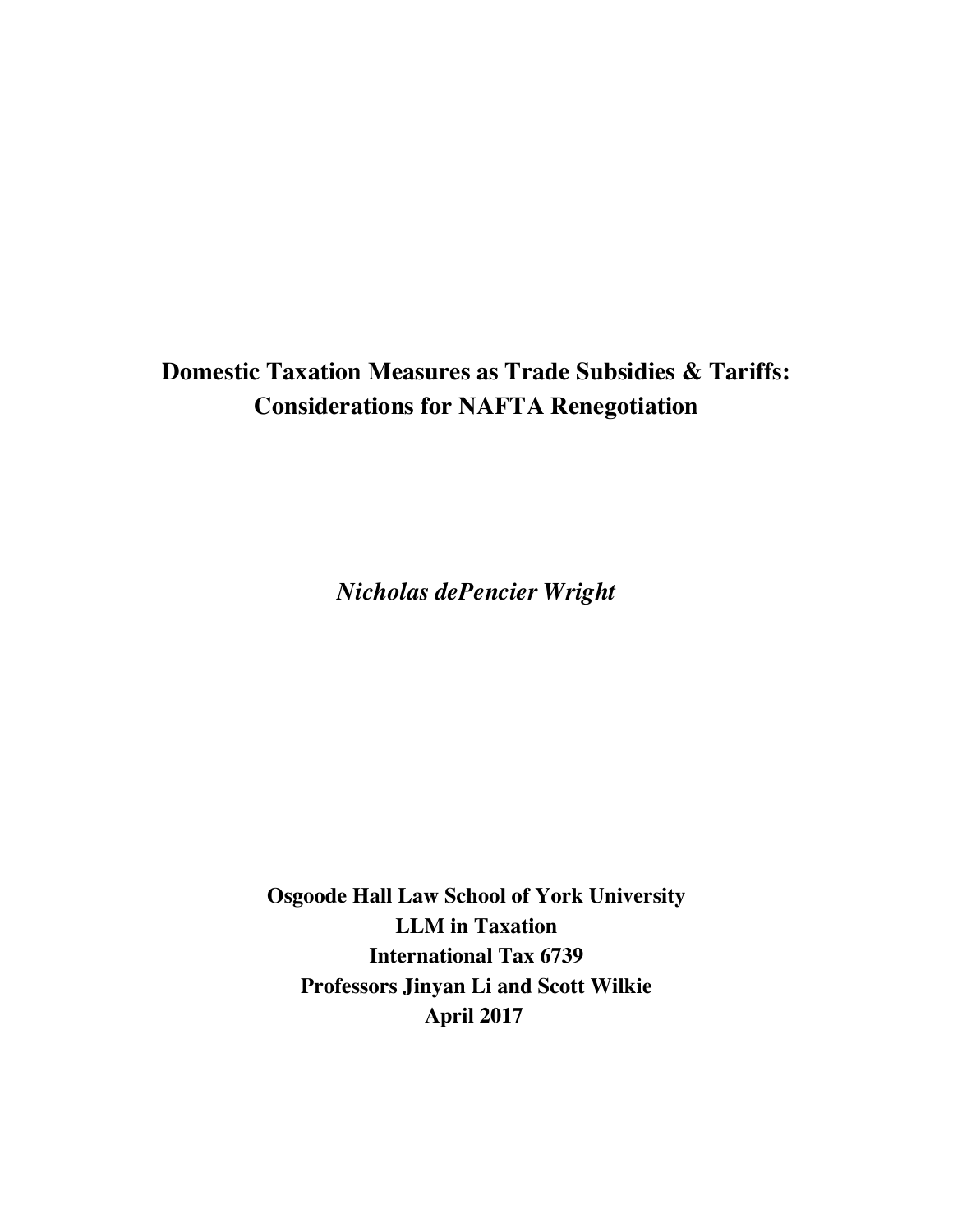# **TABLE OF CONTENTS**

| 6. NAFTA Should Restrict Tax Measure Trade Subsidies & Tariffs13 |  |
|------------------------------------------------------------------|--|
|                                                                  |  |
|                                                                  |  |
|                                                                  |  |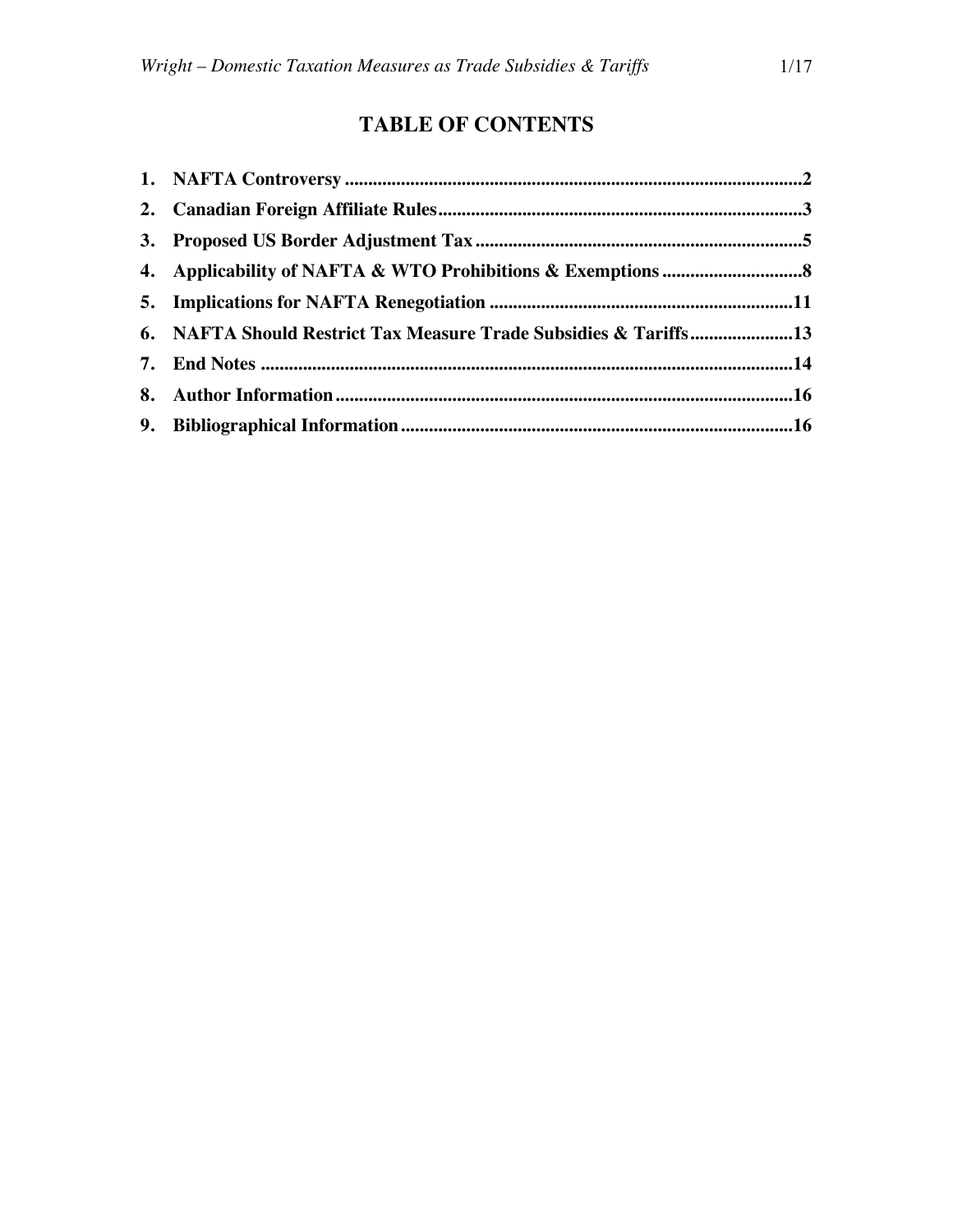### **1. NAFTA Controversy**

The *North American Free Trade Agreement* (**"NAFTA"**) <sup>1</sup> is a tripartite free trade agreement signed by Canada, the United States of America (**"US"**) and Mexico on December 17, 1992, subsequently ratified by each nation's parliament/legislature and implemented on January 1, 1994. For Canada and the US it replaced the 1988 *Canada– United States Free Trade Agreement*. <sup>2</sup> Because most Canada-US trade was already duty free, for Canada and the US, NAFTA primarily eliminated some non-tariff trade barriers and further protected intellectual property rights. The impact for trade-relations with Mexico was more significant as NAFTA additionally phased out the many existing tariffs. NAFTA was meant to address trade barriers between nations rather than impose upon domestic policy. Consequently, there are a number of exemptions to the application of NAFTA including an exemption for most non-duty taxation measures.

NAFTA has always been controversial. There were and are significant concerns about environmental and labour issues.<sup>3</sup> Opponents to NAFTA feared that the agreement would create a race to the bottom where the country with the weakest environmental and labour laws would thrive, forcing other countries to abandon their more stringent policies. In an attempt to address these concerns the *North American Agreement on Labor Cooperation* (**"NAALC"**) <sup>4</sup> and the *North American Agreement on Environmental Cooperation* (**"NAAEC"**) <sup>5</sup> were implemented as a side agreements. Each created a body to oversee common environmental and labour standards among the countries. What was not meaningfully discussed and what remains an open issue, however, is the extent to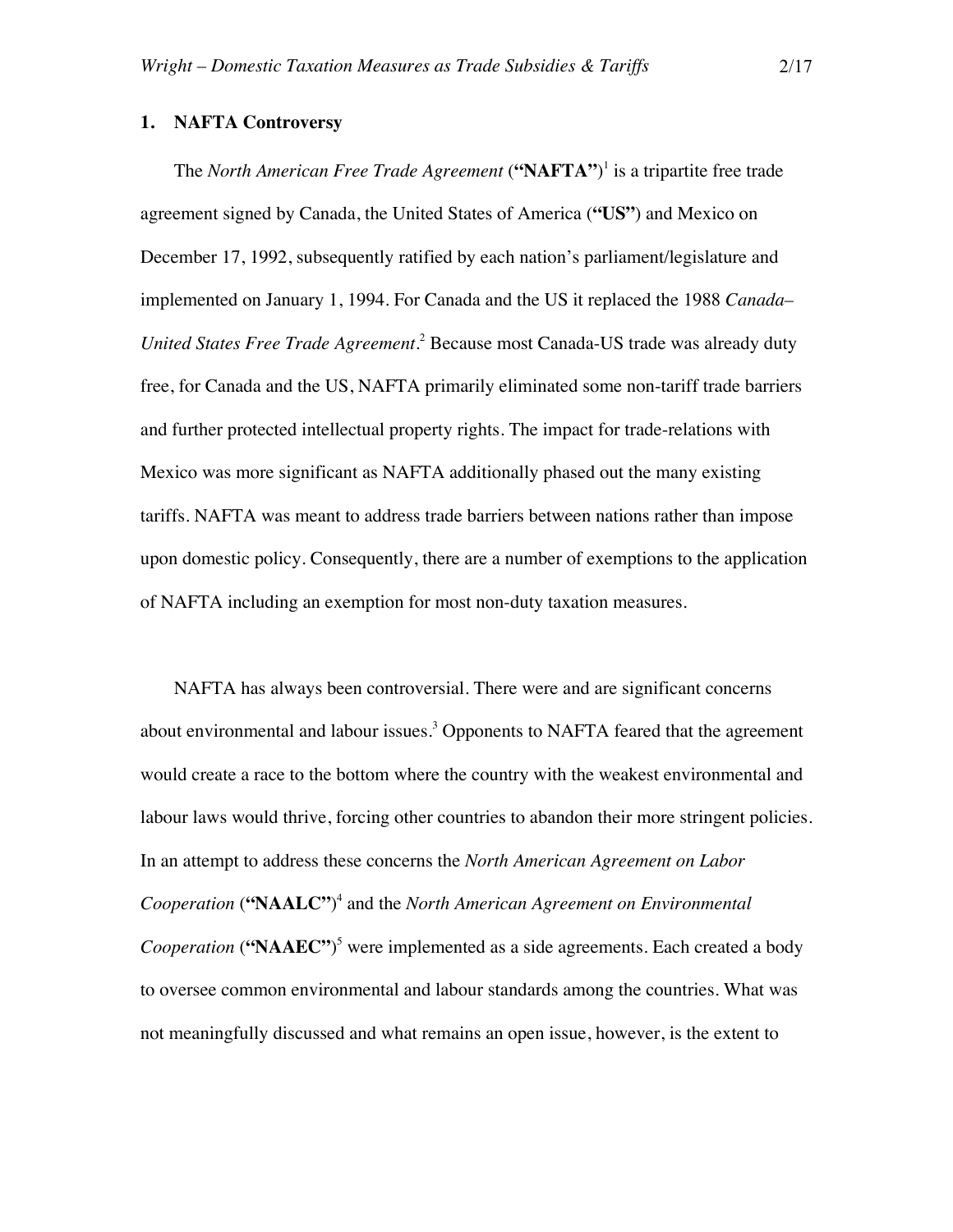which different systems of domestic taxation are permitted to act as trade subsidies, relying upon NAFTA's exemption for domestic taxation.

The November 8, 2016 election of US President Donald Trump, in part due to his campaign promises to renegotiate NAFTA and to bring back jobs to the US, has reopened discussions regarding the effectiveness of NAFTA and areas for amendment and improvement. This paper will provide existing and proposed examples of ostensibly domestic tax provisions in Canada and the US that arguably have the effect of subsidizing international trade and will argue that to achieve the NAFTA objectives of fair competition and free trade, such indirect subsidies should be explicitly restricted. Prime examples of such domestic tax measures are the Canada and US policies that allow for a significant reduction of tax liability for goods and services sold abroad through foreign subsidiaries. By way of example, we will outline how the Canadian foreign affiliate rules subsidize Canadian international business with domestic tax credits, deductions and exemptions.

## **2. Canadian Foreign Affiliate Rules**

The Canadian foreign affiliate rules govern the taxation of foreign corporations that have ties to Canadian residents. Firstly, the foreign accrual property income (**"FAPI"**) rules seek to prevent the deferral of the taxation of passive income (e.g. royalties, rents, interest, and non-foreign affiliate dividends) from foreign affiliates by imposing tax on FAPI on Canadian resident shareholders when the income is earned rather than upon distribution. Secondly, the rules address the treatment of dividends received by Canadian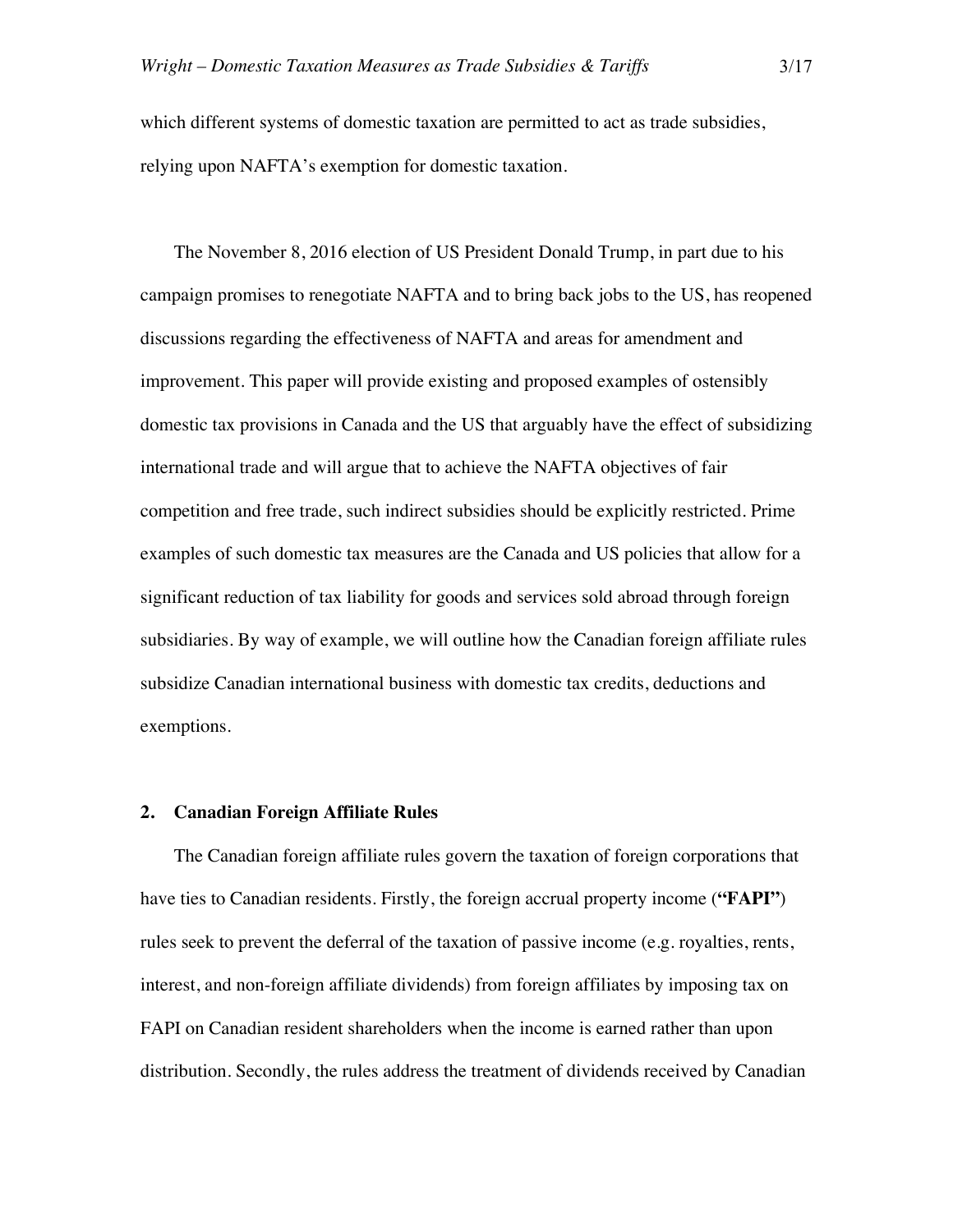resident shareholders from foreign affiliates paid out of earnings generated from active business (i.e. everything that is not passive, e.g. manufacturing and transportation). When earnings arise from active business in a county that Canada has entered into a tax treaty and/or tax information exchange agreement with, such dividends from active income can be characterized as "exempt surplus" and be received by the Canadian resident shareholder free of any Canadian tax.<sup>6</sup> This is particularly significant when the foreign country is a low-tax jurisdiction such as Barbados or the Cayman islands and the tax paid in the foreign jurisdiction is nominal or non-existent.

In addition to the broad exemption from Canadian income tax for eligible profits on international business and trade, provisions of the *Income Tax Act* (**"Act"**) <sup>7</sup> additionally provide favourable domestic tax treatment for financing, selling shares in and withdrawing capital from controlled foreign affiliates. Notably, section 20(1)(c) of the Act allows for the deduction of interest expenses incurred when borrowing to invest in a foreign affiliate and section 17(1) of the Act allows for a Canadian taxpayer to make an interest free loan to a controlled foreign affiliate without imputed interest income so long as the funds are used to earn *active* business income.<sup>8</sup> This permits investment free from both the domestic taxation of loan interest and domestic income taxation on profits generated by the investment when they are repatriated to Canada tax free as exempt surplus. Under Section 113(1) of the Act, a distribution from a foreign affiliate may also be characterized either as a dividend; or, as a return of capital – which is generally not included in the recipient's income. This means that an investor can receive a payment from a foreign affiliate without incurring taxes when it would otherwise be a taxable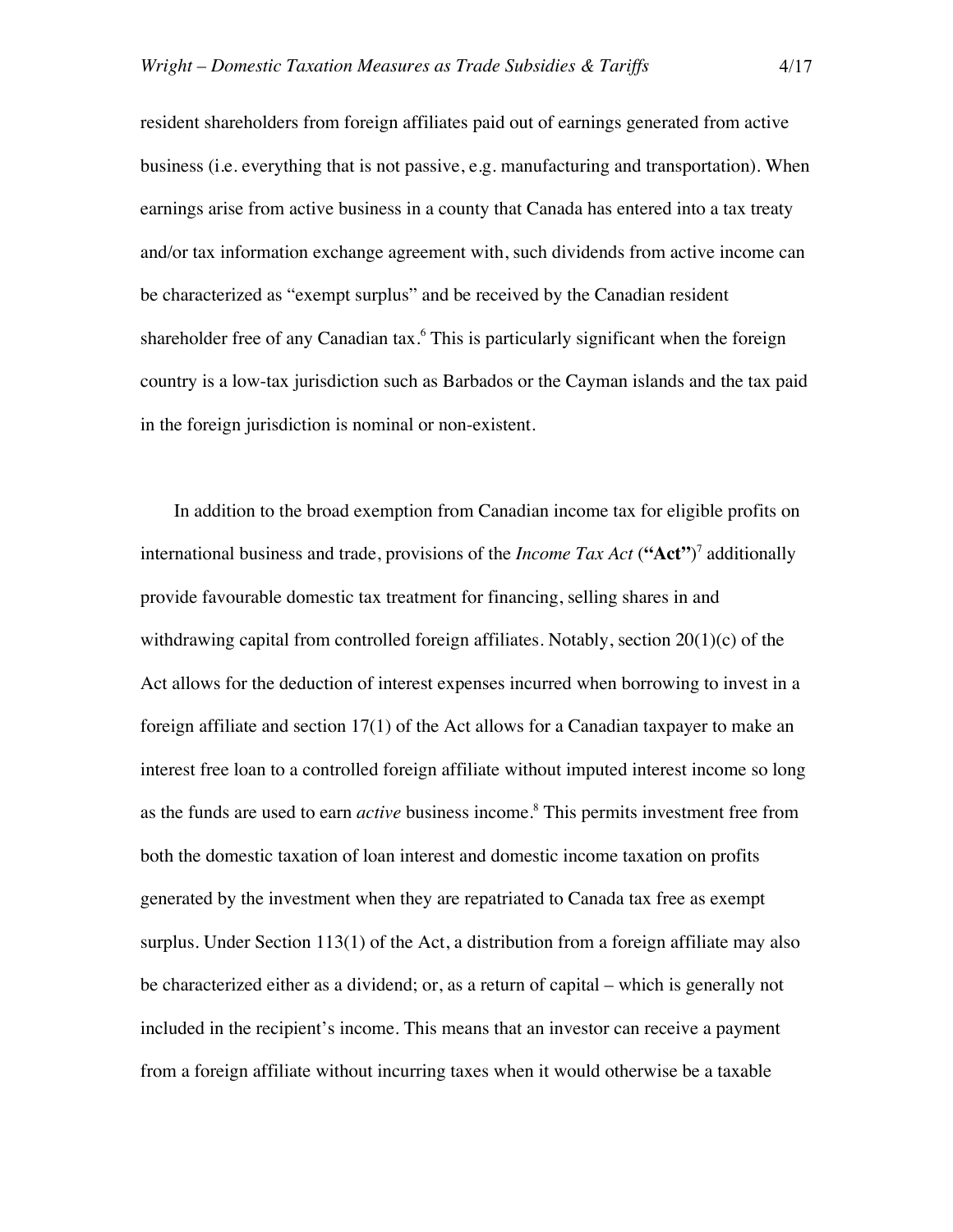dividend out of the foreign affiliate's taxable surplus account (in contrast to the exempt surplus account). The foreign affiliate "Hybrid Surplus" regime also ensures that capital gains on the disposition of shares in foreign affiliates are not taxed at a greater rate than if the gain was earned domestically in Canada. <sup>9</sup> These provisions provide generous tax savings for those investing in and conducting active international business through a foreign affiliate.

The Canadian foreign affiliate rules have been the subject of debate.<sup>10</sup> In 1992 the Auditor General of Canada expressed concern noting that the foreign affiliate rules were significantly eroding the Canadian tax base.<sup>11</sup> In response, the government stated that, "the existing foreign affiliate regime accurately reflects the policy intention of Parliament and provides for the taxation of all income that is intended to be subject to Canadian income tax."12 Clearly, the Federal government has chosen to substantively maintain the status quo with respect the foreign affiliates despite the resulting and increasing loss in tax revenues to the benefit of certain Canadian international business and trade. The US, which also exempts certain foreign subsidiary generated income from domestic taxation using different rules, has in recent years taken domestic policy as trade subsidy one step further. It has done so by promoting a more aggressive tax policy that attempts to walk a fine line between trade neutral domestic tax policy and prohibited subsidies and tariffs.

## **3. Proposed US Border Adjustment Tax**

In a 2016 policy document entitled "A Better Way — Our Vision for a Confident America,"<sup>13</sup> the US Republican Party proposed the implementation of a border adjustment tax which taxes imports but exempts exports within the confines of the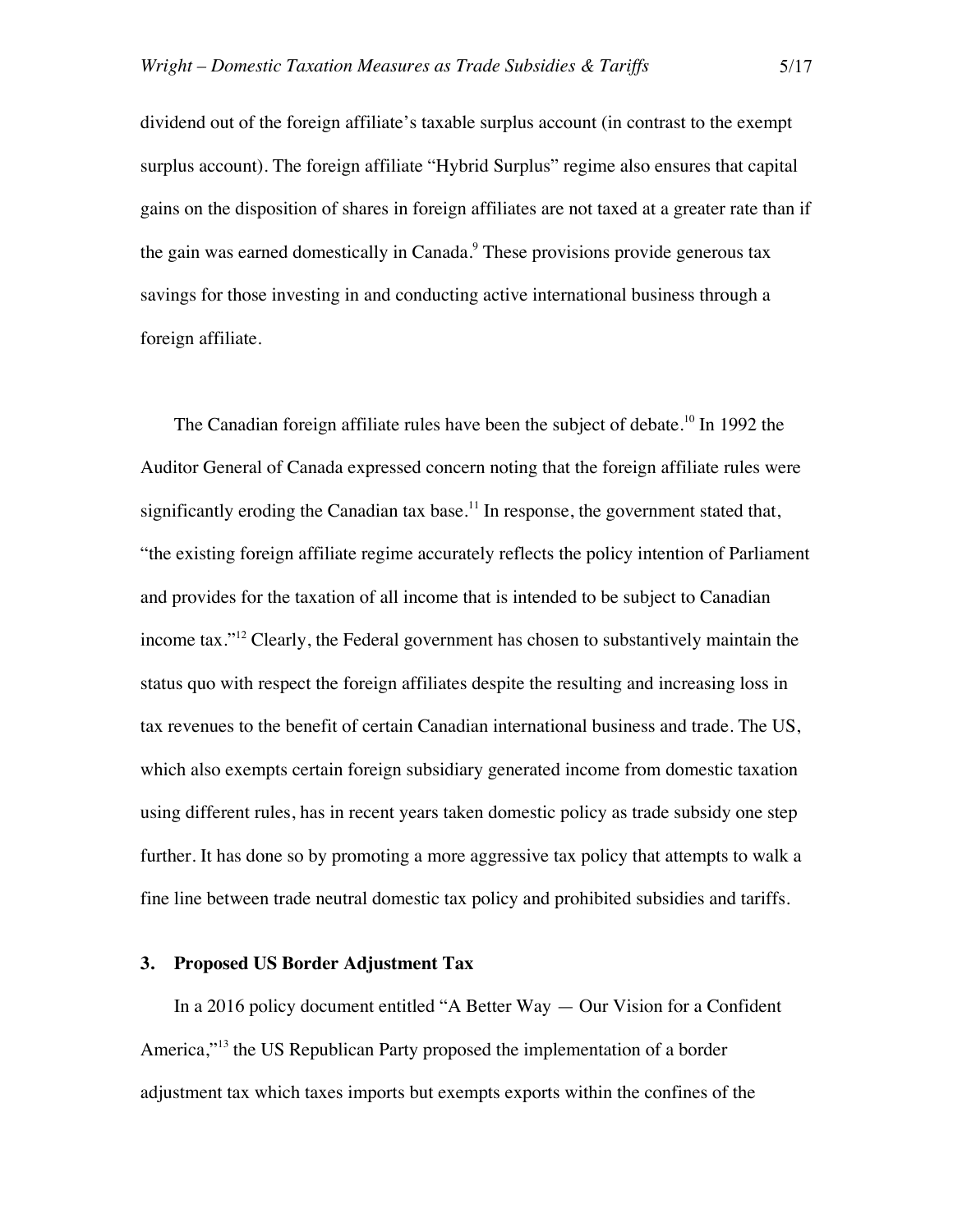existing but "transformed"<sup>14</sup> business tax system. According to US economist Alan J. Auerbach, the initial proponent for such a tax, a border adjustment tax is *not* a tariff and does not distort international trade (or domestic consumption) because, coupling an import tax with an export exemption (by way of rebate or deduction of international sales from taxable income) will be offset by an immediate adjustment in exchange rates. Dr. Auerbach argues that the benefits of such a destination based corporate tax would eliminate incentives to manipulate transfer prices to shift profits and to move operations to lower tax jurisdictions to take advantage of lower tax rates in foreign jurisdictions.<sup>15</sup> While Dr. Auerbach's argument for the trade neutrality of a border adjustment tax may be compelling in theory and in isolation, in practice, it is improbable that no other tax, trade or currency factors would interfere with the theoretical balancing of currencies to negate trade distortions. Dr. Auerbach acknowledges this when he states that:

It should also be stressed that this neutrality with respect to trade applies to border adjustments specifically, but not necessarily to a broader change in the tax system. This is an especially important caveat in the context of current US tax proposals. For example, if the US were to adopt a tax system that encourages saving relative to consumption, the resulting weakening of demand for imported consumer goods could well improve the US trade balance. But this would be a consequence of the change in the incentive to save, not because of the border adjustments.

Just how a border adjustment tax in practice (and in relation to real word tax and economic factors) might distort trade is contentious. Notably, while Republican President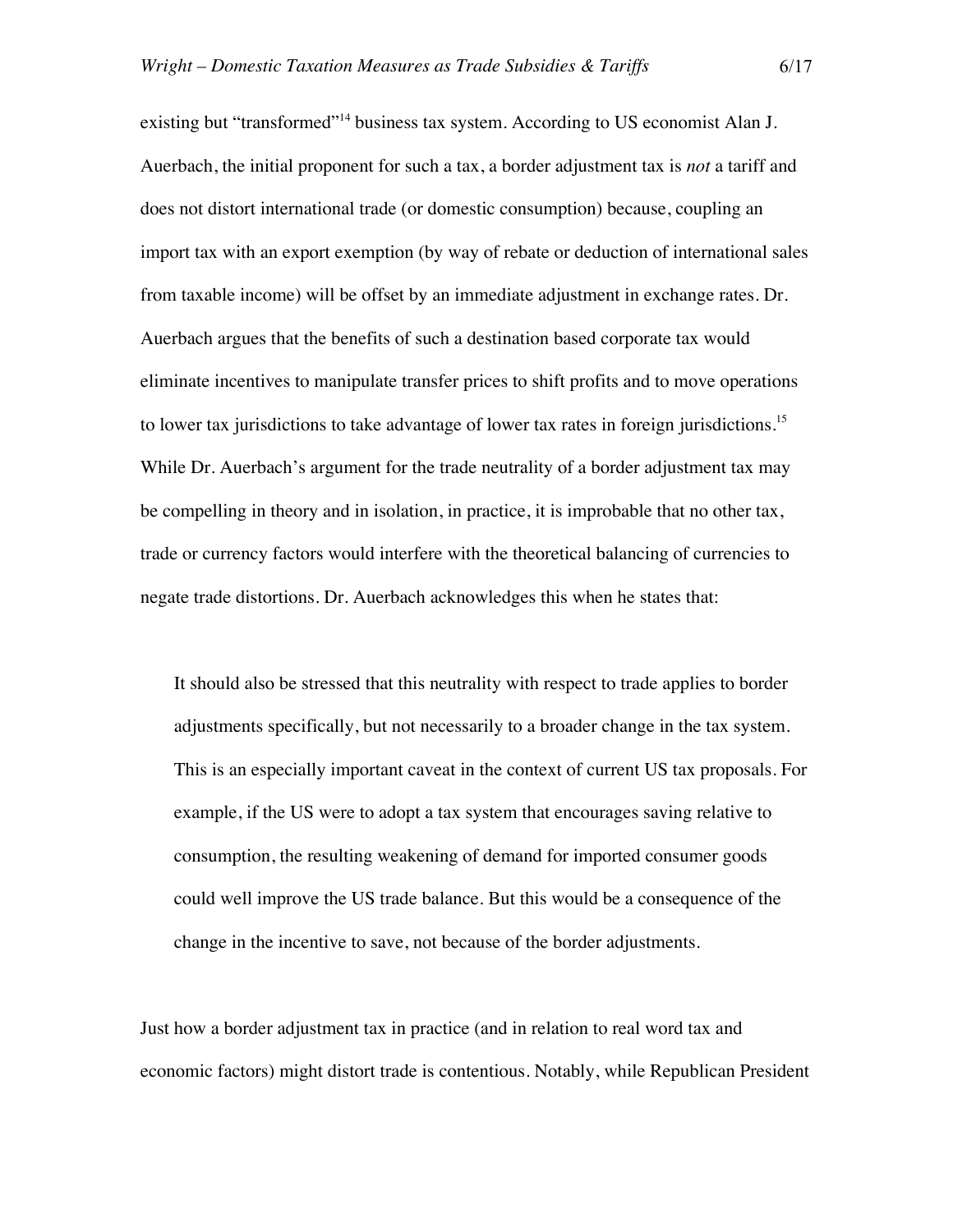Donald Trump appears to accept the proposal stating that "[i]t could lead to a lot more jobs in the US,"16 Canadian commentary has been widely mixed, asserting that it will be good for Canada, that it will be bad for Canada and that it will be bad for both Canada and the US. 17

While the proposed US border adjustment tax is framed as a trade neutral transformation of the existing business tax system, potential World Trade Organization (**"WTO"**) and NAFTA implications are real. Dr. Auerbach addresses this point asserting that WTO (and by implication NAFTA) compliance is "an open question" because the border adjustment tax could be found to be a prohibited direct tax on imports and to be impermissibly favouring domestic production.<sup>18</sup> On its face, the border adjustment tax penalizes importers and subsidizes exporters while using uncertainty about the application of economic theory in practice as a cloak to argue compliance with international free trade agreements. Whatever the consequence of such a tax would be, there is no doubt that it is an appealing solution for those seeking to implement protectionist trade policies while asserting trade agreement compliance.

The common question raised in examining the Canadian foreign affiliate rules and the proposed US border adjustment tax are whether such policies are features of existing (if amended) domestic tax policy exempt under NAFTA or prohibited trade subsidy. We will now examine the application of NAFTA and WTO rules.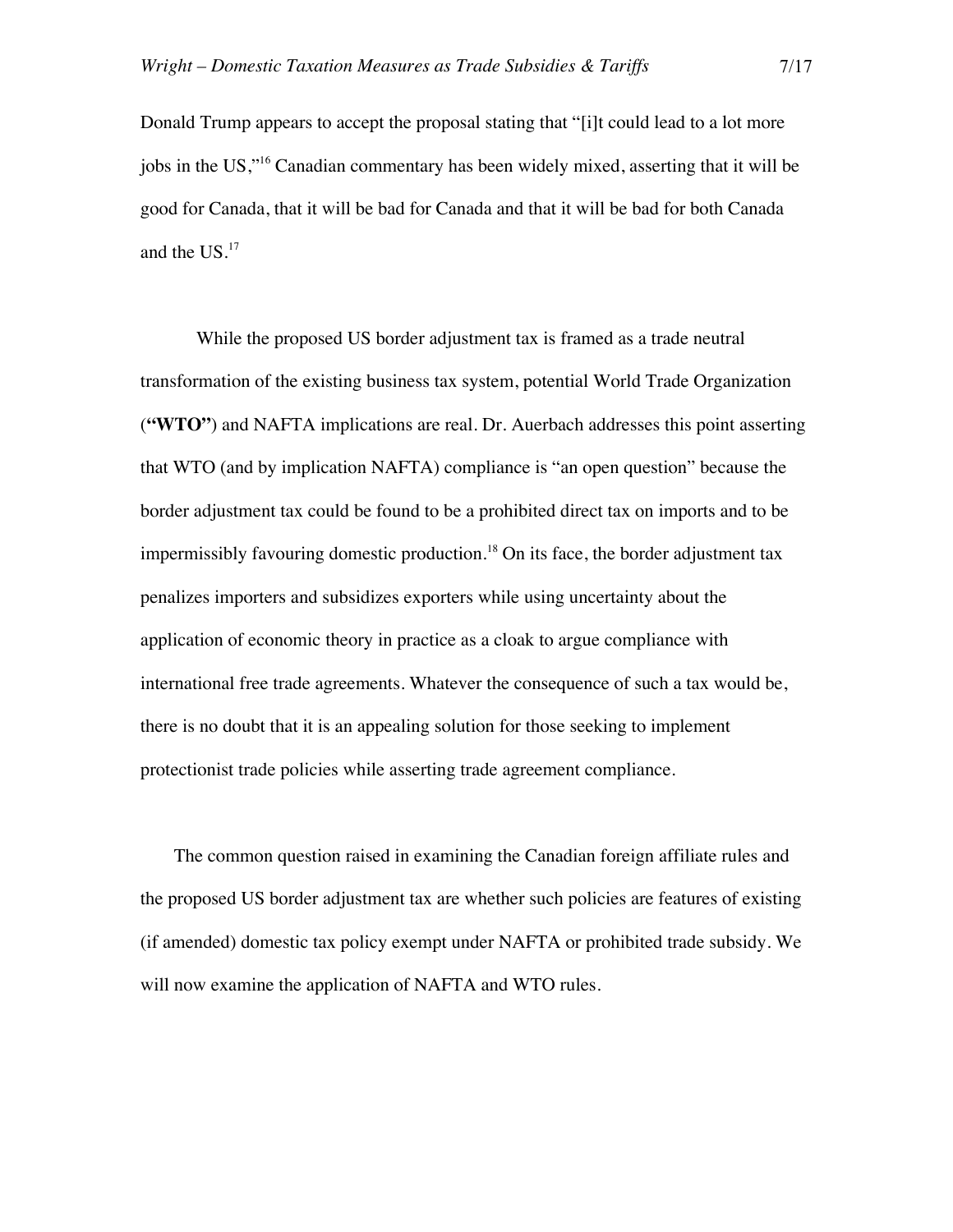## **4. Applicability of NAFTA & WTO Prohibitions & Exemptions**

While the specifics on timelines and exemptions in NAFTA are somewhat complex, the broad principles that that the agreement seeks to promote are not. NAFTA seeks to:

- **a)** Eliminate barriers to trade in, and facilitate the cross-border movement of, goods and services between the territories of the Parties;
- **b)** Promote conditions of fair competition in the free trade area;
- **c)** Increase substantially investment opportunities in the territories of the Parties;
- **d)** Provide adequate and effective protection and enforcement of intellectual property rights in each Party's territory;
- **e)** Create effective procedures for the implementation and application of this Agreement, for its joint administration and for the resolution of disputes; and,
- **f)** Establish a framework for further trilateral, regional and multilateral cooperation to expand and enhance the benefits of this Agreement.19

In furtherance of these objectives NAFTA Part 2, Section B, Article 302 states that (except as otherwise provided in the agreement) existing customs duties may not be increased and were required to be progressively eliminated as outlined in Annex 302.2.

With respect to direct taxation (taxes paid directly to a government by an individual or organization, such as income tax, and not indirectly through taxing the manufacture or sale of goods or services, such as sales tax), NAFTA Part 5, Chapter 12 states that each party to the agreement must treat the other parties no less favourably than either its own providers or any other third party (NAFTA signatory or otherwise).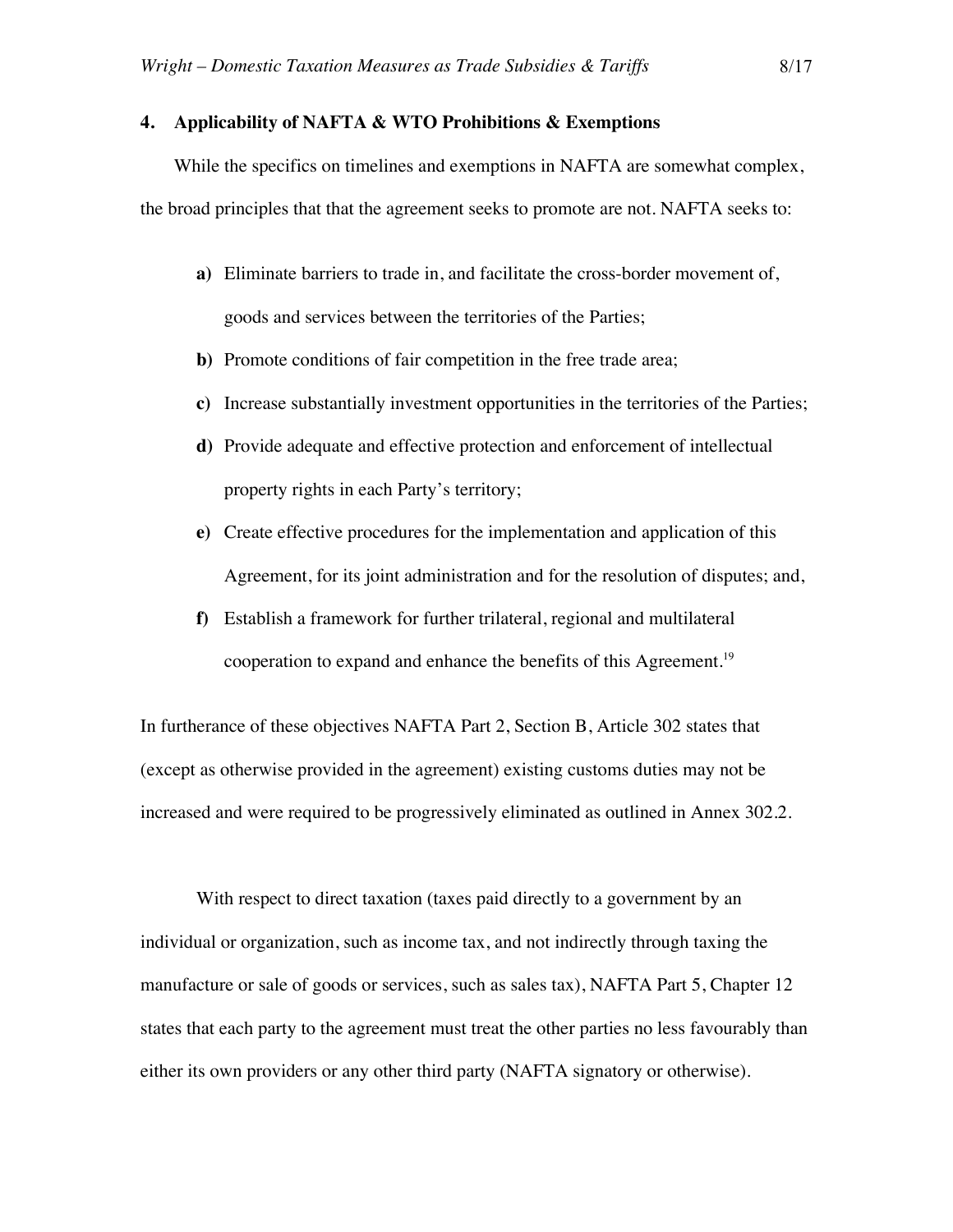Notably, however, the broad provisions in Chapter 12 are significantly narrowed with respect to taxation (in contrast to tariffs – an explicit indirect tax levied on specific goods when they cross a border). NAFTA Part 8, Chapter 21, Article 2103 states that the agreement does not apply to taxation measures except as specifically provided for in the agreement (with few such provisions), that tax treaties take priority over NAFTA provisions when they conflict, and that NAFTA shall not affect the rights or obligations of any party under a tax convention.<sup>20</sup> Clearly when it comes to taxation, NAFTA is subordinate to other tax treaties and conventions. But NAFTA is not the only applicable international trade agreement binding NAFTA member countries.

The General Agreement on Trade and Tariffs (**"GATT"**), <sup>21</sup> first signed in 1947, the General Agreement on Trade in Services (**"GATS")** <sup>22</sup> and the Agreement on Subsidies and Countervailing Measures (**"SCM Agreement"**), <sup>23</sup> both signed in 1995, and all now under the auspices of the WTO, also apply to the NAFTA signatories. Like NAFTA, these agreements place restrictions on protective trade measures. GATT, for example, places prohibitions on raising tariffs. It also prohibits differential treatment of goods based on nation of origin. GATT Article III speaks to taxation stating that taxes should not be levied on imported or domestic products to protect domestic production and that foreign and domestic products should be equally taxed. Because GATT rules on import barriers deal with goods, it was historically the view that GATT does not apply to direct taxation because goods and direct taxes are insufficiently connected. Recent GATT panel decisions (and the signing of GATS and the SCM Agreement) have overturned this line of thinking, however, and have focused increased attention on the impact of domestic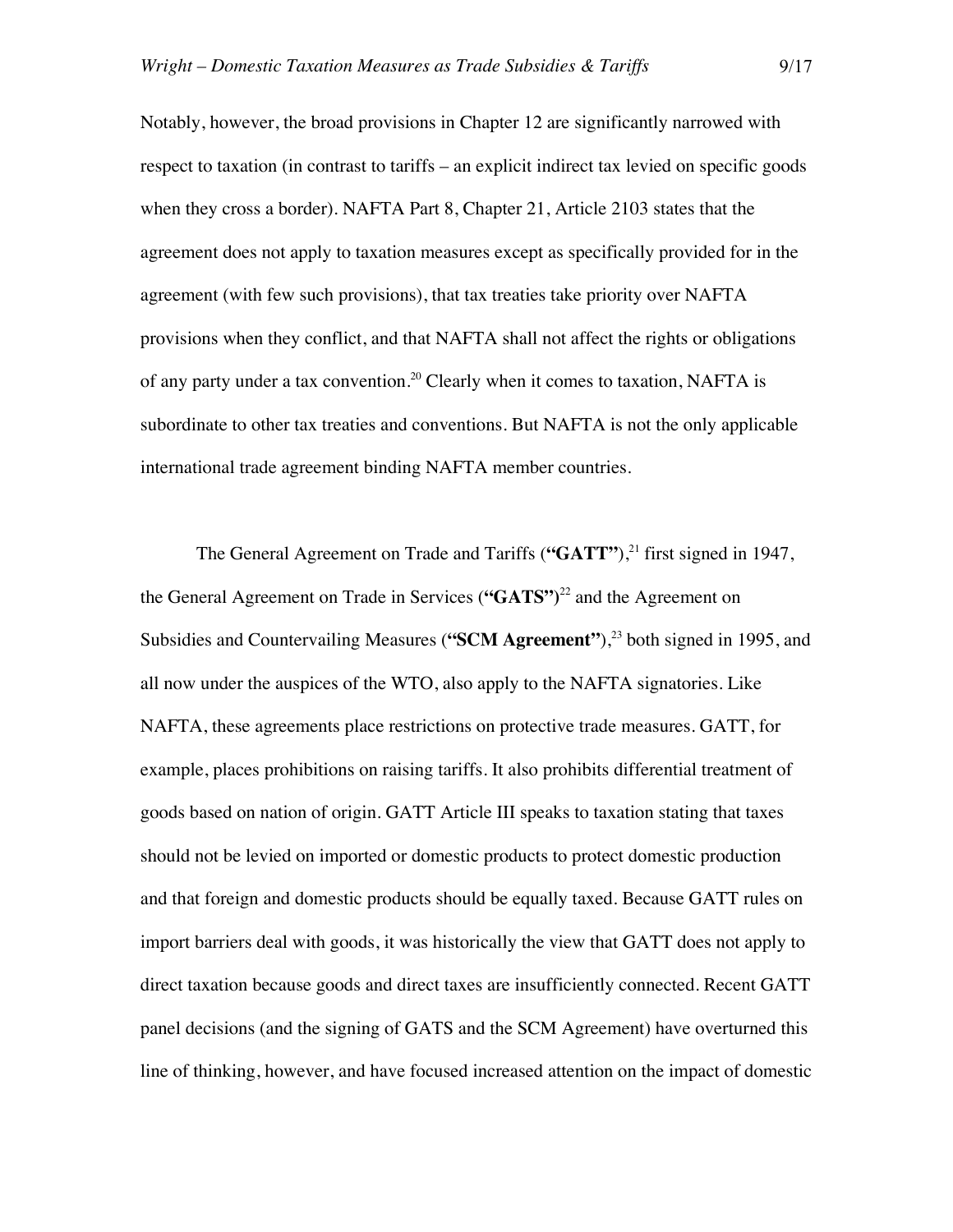tax measures on trade. This modern focus on the impact of domestic taxation on trade has resulted in an increase in WTO direct tax disputes, including a notable dispute brought forward by the European community against the US regarding US corporate tax policy.<sup>24</sup>

In 1984 the US enacted the United States Foreign Sales Corporation (**"FSC"**) tax measure that sought to address perceived tax disadvantages for US exporters by providing tax exemptions for export income. The European community argued that the policy was a violation of the SCM Agreement because it conferred an unfair benefit on US domestic producers. The US argued that the provision was analogous to permissible territorial taxation (limiting the levying of a tax to a particular territorial region) and that the SCM Agreement did not require the domestic taxation of "foreign economic processes." In October 1999 a WTO panel found against the US, rejecting its argument that the policy was analogous to non-taxation of foreign economic processes while upholding the principle. The US appealed and in 2000 the appellant body again ruled against the US. After additional dispute regarding US compliance with the ruling and the implementation of sanctions against the US, the FSC was repealed in 2004 as part of the *American Jobs Creation Act*. 25

While a detailed analysis of the applicability and interpretation of WTO trade agreements is outside of the scope of this paper, a broad overview of NAFTA and WTO provisions and the twenty year timeline for the FSC dispute demonstrates that there can be significant room for debate and disagreement over whether a tax is a permissible and exempt domestic tax measure or a international trade subsidy or tariff in disguise.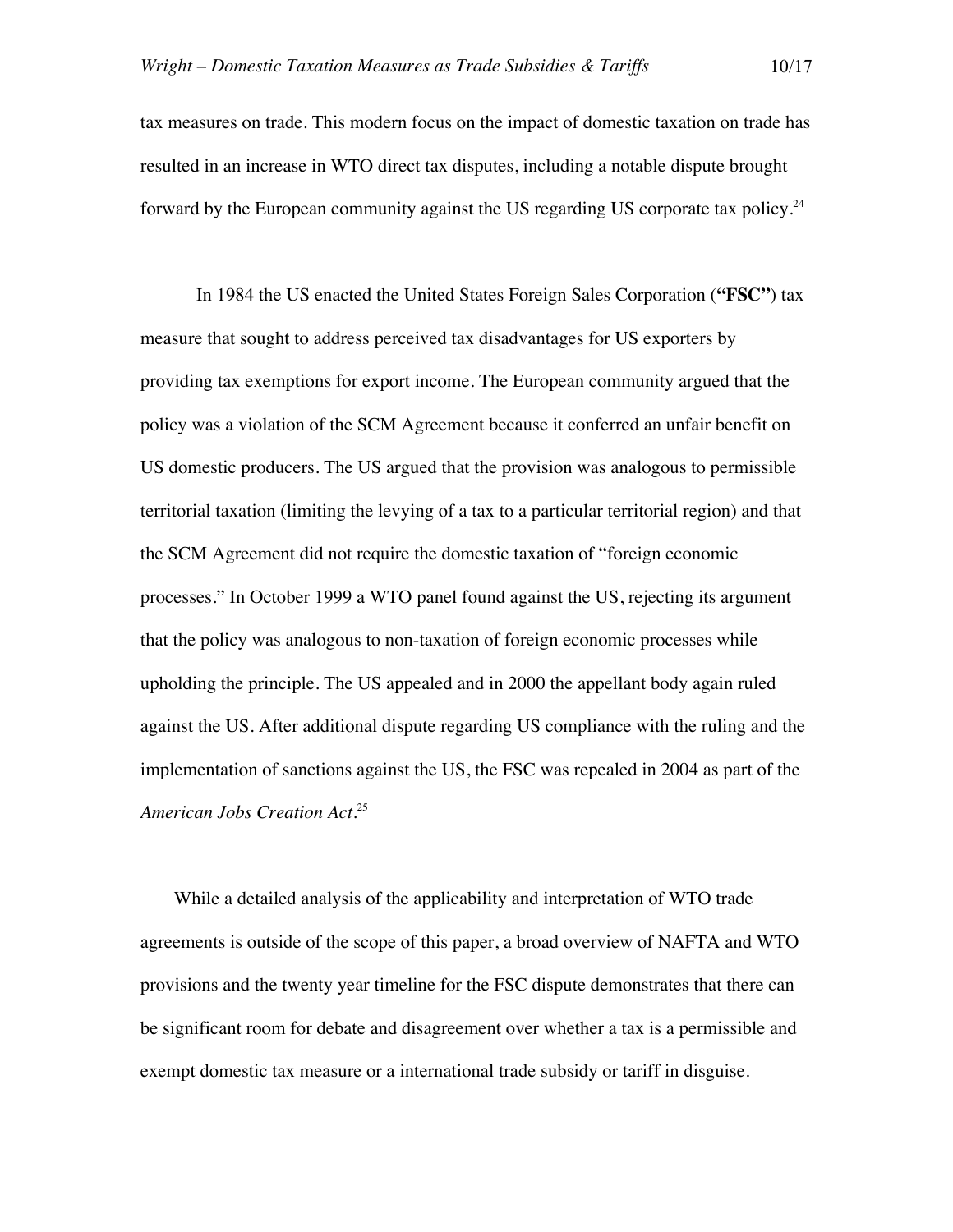Furthermore, seeking a remedy for an alleged breach can be a long and arduous process. The appeal is then clear for governments not inherently sold on the domestic benefits of multilateral international free trade to attempt to get around international obligation with domestic policy. Such an approach is a politically expedient way to show support both for proponents of international free trade and of domestic protectionism while claiming compliance with international obligations, all the while knowing that if challenged, it could well be a future administration – or two – dealing with issue. Having identified examples of domestic policy as trade subsidy and provided an overview of the applicability of NAFTA and WTO rules, we will now consider the proposed renegotiation of NAFTA and the opportunity it creates to remedy existing shortcomings.

#### **5. Implications for NAFTA Renegotiation**

Both during the presidential campaign and since his inauguration on January 20, 2017, US President Donald Trump has repeatedly made bombastic statements about NAFTA, the problems it has caused and his intention to either renegotiate or terminate the agreement. Trump has asserted that NAFTA "has been a catastrophic trade deal for the United States," that has "been very, very bad for our companies and for our workers." He has also characterized it as "one of the worst deals ever made by any country, having to do with economic development," vowing to "either renegotiate it or... terminate it."<sup>26</sup> Most recently, after speaking with each of Canadian Prime Minister Justin Trudeau and Mexican President Enrique Peña Nieto, President Trump has stated that he wishes to work to renegotiate the agreement rather than terminate it.<sup>27</sup> Despite the political theatrics and hyperbole, to date the only substantive information provided has been a leaked draft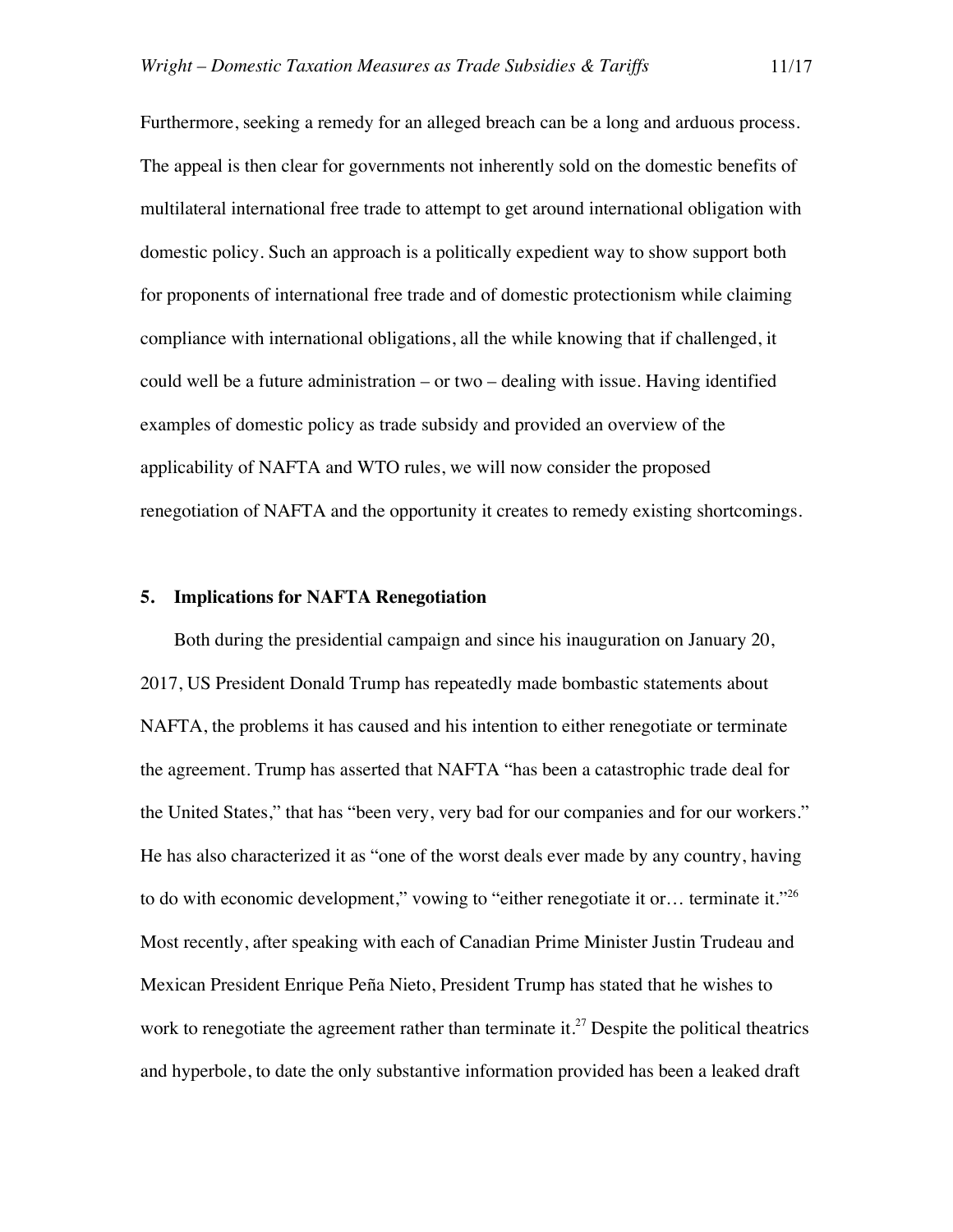letter to the US Senate and House<sup>28</sup> listing a series of modest adjustments to the agreement including to "seek to level the playing field on tax treatment" and a less informative one page draft Executive Order to withdraw from NAFTA blaming the agreement for lost US jobs and economic plight.<sup>29</sup> The draft Order was quickly countered by President Trump's public vow to instead renegotiate. The take-away from political events to date is that NAFTA provisions will be re-considered by all three countries and that, based on the leaked draft letter, the changes can be expected to be adjustments rather than a major overhaul. This provides a rare and important opportunity to introduce provisions into NAFTA that identify and address the use of domestic tax measures as international trade subsidies or tariffs.

Provisions should be added to NAFTA to define and differentiate between exempted domestic tax policy consistent with NAFTA principles and domestic tax policy that seeks to surreptitiously act as an otherwise prohibited subsidy or tariff. Doing so will provide increased clarity, lessen government incentive to implement trade distorting policies and assist in furthering the NAFTA goals of increasing trade and investment throughout North America. Specifically, to address the issues raised, NAFTA should be amended to:

- **a)** Define domestic tax measures used as subsidy or tariff;
- **b)** Prohibit new domestic tax measures used as subsidy or tariff;
- **c)** Set an elimination date for all domestic tax measures used as subsidy or tariff;
- **d)** Create a schedule of existing domestic tax measures used as subsidy or tariff that will remain or be phased out on a special timeline, if applicable and required to bring about agreement between the parties;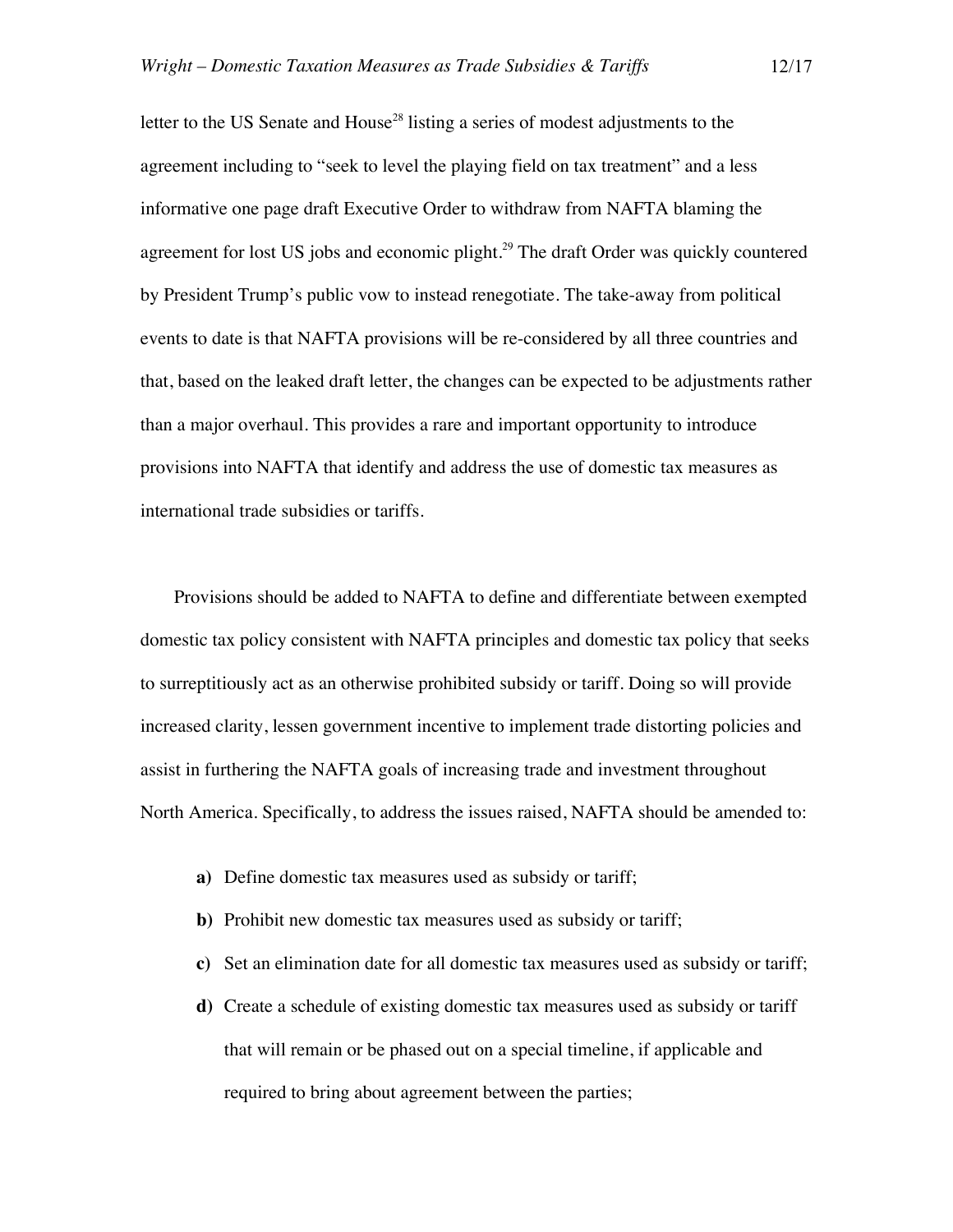**e)** Provide that the removal of domestic tax measures used as subsidy or tariff shall, unless otherwise stated the schedule, take precedence over other tax treaties, conventions and agreements.

By implementing the above recommendations, NAFTA can be amended to further its purpose of facilitating free trade by eliminating indirect trade subsidies and tariffs.

## **6. NAFTA Should Restrict Tax Measure Trade Subsidies & Tariffs**

NAFTA, though controversial, has promoted trade between member countries by removing tariffs, prohibiting trade subsidies and by providing a framework for collaboration and discussion. The US, after its most recent election, has expressed a desire to revisit the terms of NAFTA in an attempt to make sure that it is serving its economic interests. A draft letter to the US Senate and House suggests that, despite political theatrics and hyperbole, the proposed amendments are specific adjustments and do not constitute a structural overhaul. Notably, the draft letter identifies leveling tax treatment between nations as an objective. NAFTA renegotiation provides an opportunity to address a significant and to date unaddressed issue — the use of NAFTA exempt domestic trade measures to indirectly implement subsidies and tariffs that would be prohibited if implemented directly. By defining and identifying such policies, committing to phase them out and giving NAFTA authority over competing arrangements on a reasonable timeline, this major issue with NAFTA can be addressed and its principles of advancing free trade and cooperation across North America can be advanced.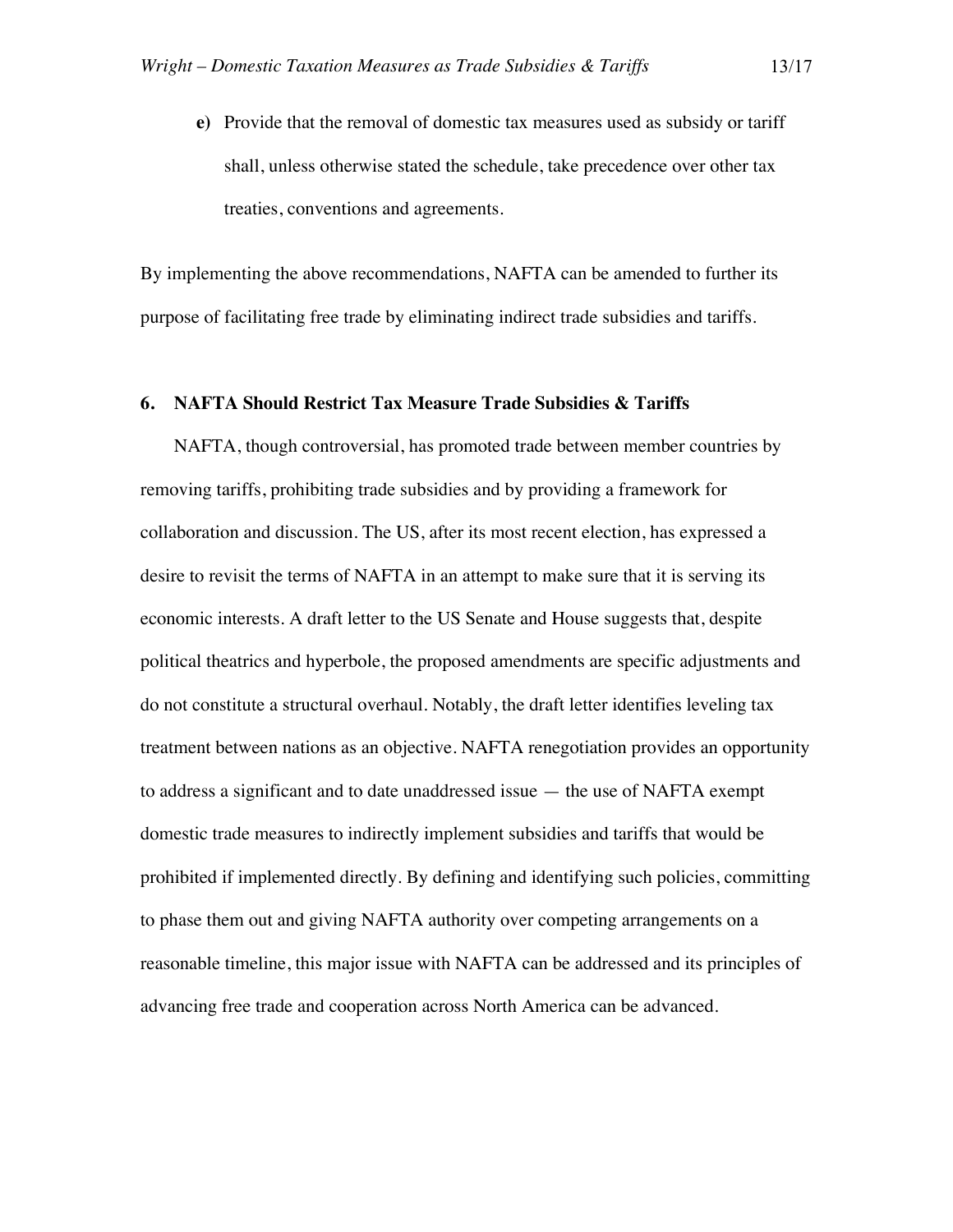# **7. End Notes**

<sup>1</sup> North American Free Trade Agreement (NAFTA) <http://international.gc.ca/tradecommerce/trade-agreements-accords-commerciaux/agr-acc/nafta-alena/ftaale/index.aspx?lang=eng>. Accessed April 10, 2017.

<sup>2</sup> Canada–United States Free Trade Agreement (1988). <http://international.gc.ca/tradecommerce/assets/pdfs/agreements-accords/cusfta-e.pdf>. Accessed April 10, 2017.

<sup>3</sup> For example see: "Canada is trading away its environmental rights." David Suzuki Foundation. January 29, 2015 <http://www.davidsuzuki.org/blogs/sciencematters/2015/01/canada-is-trading-away-its-environmental-rights/> and "On NAFTA, Trudeau must protect public services, workers and our environment." Canadian Union of Public Employees. February 1, 2017. <https://cupe.ca/nafta-trudeau-must-protect-publicservices-workers-and-our-environment>.

<sup>4</sup> North American Agreement on Labor Cooperation (NAALC) <https://www.canada.ca/en/employment-social-development/services/labourrelations/international/agreements/naalc.html>. Accessed April 10, 2017.

<sup>5</sup> North American Agreement on Environmental Cooperation (NAAEC) <http://www.cec.org/about-us/NAAEC>. Accessed April 10, 2017.

<sup>6</sup> Canada's Foreign Affiliate Rules: A Decade of Proposals Nearing Completion. Osler. October 31, 2012. <https://www.osler.com/en/resources/cross-border/2012/canada-sforeign-affiliate-rules-a-decade-of-prop>. Accessed April 25, 2017.

<sup>7</sup> *Income Tax Act*, RSC 1985, c 1 (5th Supp).

<sup>8</sup> Randy S. Morphy, "The Modern Approach to Statutory Interpretation" (2013) 61:2 *Canadian Tax Journal* 367-385.

<sup>9</sup> Osler. *Supra*.

<sup>10</sup> Nicholas dePencier Wright. "Canada Barbados Tax Treaty: Controversy & Proposed Reform." December 2016. <http://www.wrightbusinesslaw.ca/wpcontent/uploads/2016/12/Nick-Wright-Canada-Barbados-Tax-Treaty-Controversy-Proposed-Reform-161228.pdf>. Accessed April 27, 2017. Page 10.

<sup>11</sup> Office of the Auditor General of Canada. "1992 Report of the Auditor General of Canada." Chapter 2. <https://web.archive.org/web/20140304084745/http://www.oagbvg.gc.ca/internet/English/parl\_oag\_199212\_02\_e\_8055.html#0.2.L39QK2.V0OCQD.C S3YFE.F1>. Accessed April 27, 2017. As cited in Wright. *Supra*.

<sup>12</sup> Office of the Auditor General of Canada. "2002 December Report of the Auditor General." <http://www.oag-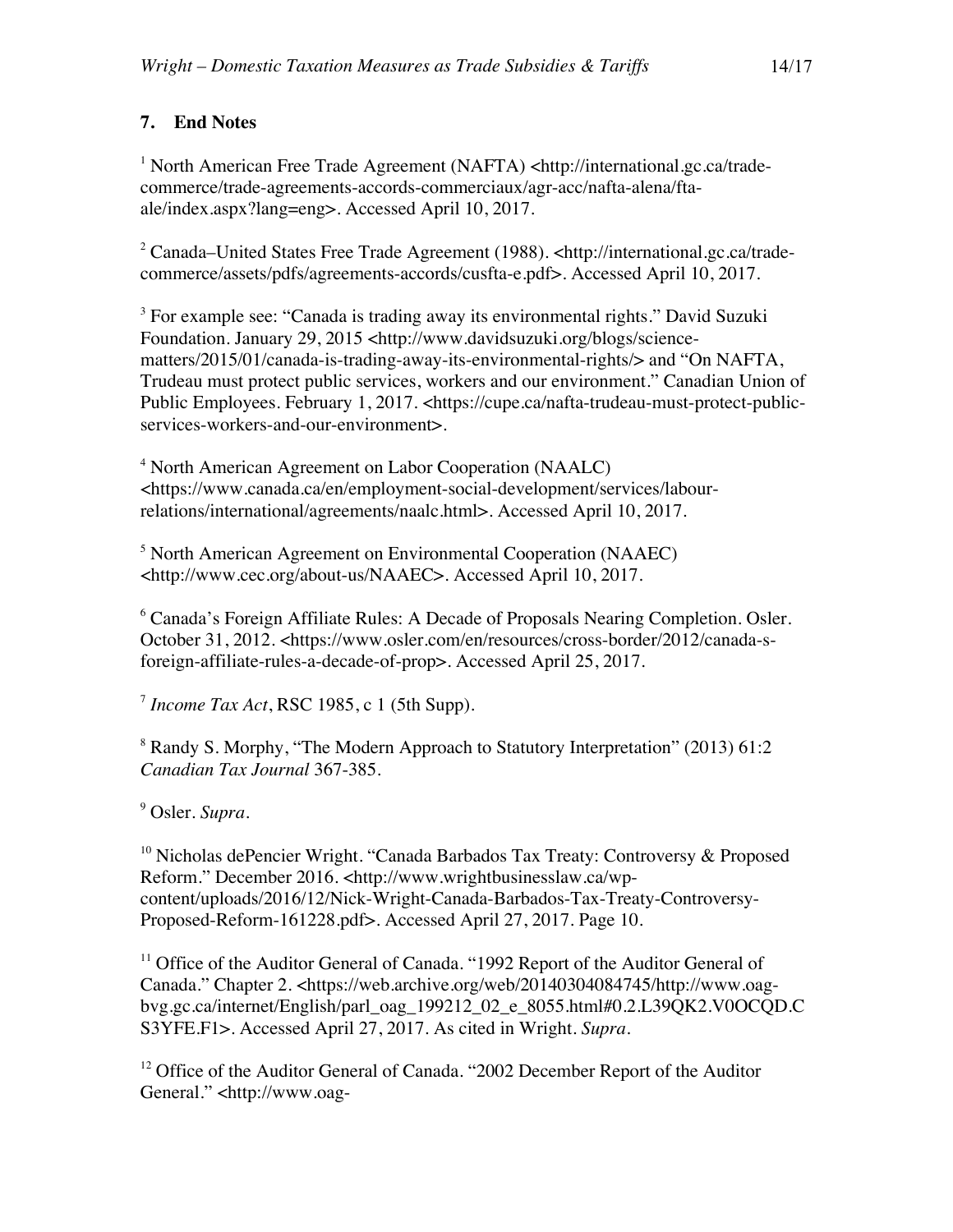bvg.gc.ca/internet/English/parl\_oag\_200212\_11\_e\_12405.html> Accessed April 27, 2017. As cited in Wright. *Supra*.

 $13$  "A Better Way  $-$  Our Vision for a Confident America." Republican Party (United States). <https://abetterway.speaker.gov/\_assets/pdf/ABetterWay-Tax-PolicyPaper.pdf>. June 24, 2016. Retrieved April 11, 2017.

<sup>14</sup> *Ibid*. Page 27. Para 5.

<sup>15</sup> Alan J. Auerbach, Holtz-Eakin, Douglas. "The Role of Border Adjustments in International Taxation." November 30, 2016. <https://www.americanactionforum.org/wp-content/uploads/2016/11/The-Role-of-Border-Adjustments-in-International-Taxation.pdf>. Accessed April 11, 2017.

<sup>16</sup> Steve Holland. "Exclusive: Trump says Republican border tax could boost U.S. jobs." Reuters News Agency. <http://www.reuters.com/article/us-usa-trump-tax-exclusiveidUSKBN1622J5>. Accessed April 11, 2017.

 $17$  See: Jesse Ferras. "How Canada could fight back against a  $20\%$  U.S. border tax." Global News. February 7, 2017. <http://globalnews.ca/news/3234323/us-border-taxcanada-economy/>. Accessed April 11, 2017; Trevor Tombe. "Worried abut the U.S. border-adjustment tax? It might actually help Canada." Financial Post. March 1, 2017. <http://business.financialpost.com/fp-comment/trevor-tombe-worried-about-the-u-sborder-adjustment-tax-it-might-actually-help-canada>. Accessed April 11, 2017; and, Andy Blatchford. "Border tax may be more harmful to U.S. economy than Canada's: Morneau." The Canadian Press. April 3, 2017.

<http://www.theglobeandmail.com/news/politics/border-tax-might-damage-americaneconomy-more-than-canadas-morneau/article34561368/>. Accessed April 22, 2017.

<sup>18</sup> Auerbach. *Supra*. Page 14. Para. 4.

<sup>19</sup> North American Free Trade Agreement. Government of Canada. Part 1, Chapter 1, Article 102. <http://international.gc.ca/trade-commerce/trade-agreements-accordscommerciaux/agr-acc/nafta-alena/fta-ale/01.aspx?lang=eng>. Accessed April 29, 2017.

<sup>20</sup> NAFTA and Taxation. Legal Centre for Business & Technology. University of Calgary. <https://www.ucalgary.ca/biztechlaw/node/290>. Accessed April 29, 2017.

<sup>21</sup> General Agreement on Trade and Tariffs 1994. World Trade Organization. <https://www.wto.org/english/docs\_e/legal\_e/legal\_e.htm>. Accessed April 29, 2017.

<sup>22</sup> General Agreement on Trade in Services 1995. World Trade Organization. <https://www.wto.org/english/tratop\_e/serv\_e/gatsintr\_e.htm>. Accessed April 29, 2017.